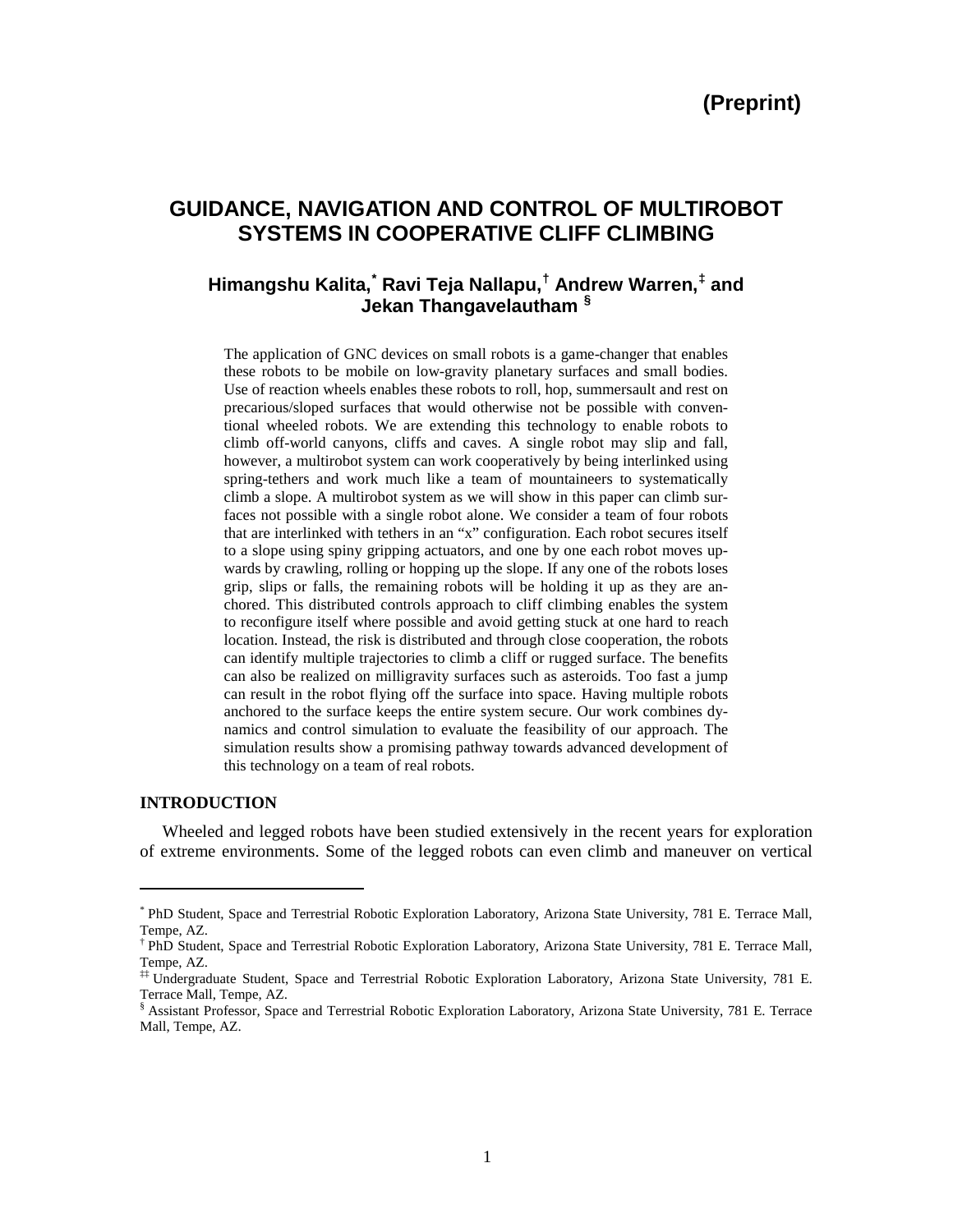surfaces. However, they are still limited from exploring extreme environments such as caves, lava tubes and skylights in off-world environments like the Moon or Mars due to inherent challenges in motion planning and control on dusty surfaces. We follow a different approach to solving this problem by utilizing teams of fully autonomous robots that hop, perform short flights and roll<sup>1</sup>. These missions may require traversing low-gravity surfaces of asteroids, bypassing impassable terrains or climbing extremely rugged terrains such as canyons, cliffs, craters walls and caves to acquire critical science data (Figure 1). Exploring these off-world terrains is daunting and it requires a holistic systems solution that utilizes the latest in robotic mobility combined with smart planning to recover from missteps and slips. Guidance Navigation and Control devices such as reaction-wheels, IMUs together with a propulsion system enables unprecedented mobility in precarious surface conditions. We have proposed SphereX, a spherical robot, 3 kg in mass, and 30 cm in diameter that can hop, fly, roll and summersault on planetary surfaces and small-bodies. Moreover, with the addition of a suitable gripping skin, these robots can grasp onto rough terrain and rest on precarious/sloped surfaces. Hence, these robots can climb up a slope by hopping/rolling a distance *d* and then gripping on the surface. However, a single robot may slip and fall if the gripping mechanism fails to grasp. This can be avoided by developing a multirobot system that can work cooperatively by being interlinked using spring-tethers and work much like a team of alpine mountaineers to systematically climb a slope.

In this paper, we present dynamics and control simulation of an autonomous multirobot system that cooperates to climb sloped surfaces by successively hopping, rolling and crawling. A multirobot team exceeds the sum of its parts by tackling complex slopes that would otherwise be too risky for a single robot to traverse. The multirobot system comprises of four spherical robots that are interlinked with tethers in an "x" configuration. Each robot is secured to a slope using spiny gripping actuators, and one by one each robot moves upwards by crawling, rolling or hopping up the slope. If any one of the robots loses grip, slips or falls, the remaining robots will be holding it up as they are anchored.



**Figure 1. (Left) Cliff faces on Mars. (Right) Asteroid 2009 ES.**

This multirobot approach for climbing sloped cliff surfaces holds great potential for exploring cliff and extremely rugged surface environment on Mars, Moon and asteroids. Recent research suggests that water flowed down the faces of several Martian cliffs as seen in high-resolution images acquired by the Mars Global Surveyor Orbiter Camera<sup>2</sup>. Getting up-close, traversing down these slopes enables going back in time to better under the geological history of Mars. These extreme environments cannot be accessed using conventional wheeled, legged or rolling robots. Hence, there is an important need to develop next-generation robotic systems that can reach these sites by flying or climbing steep slopes.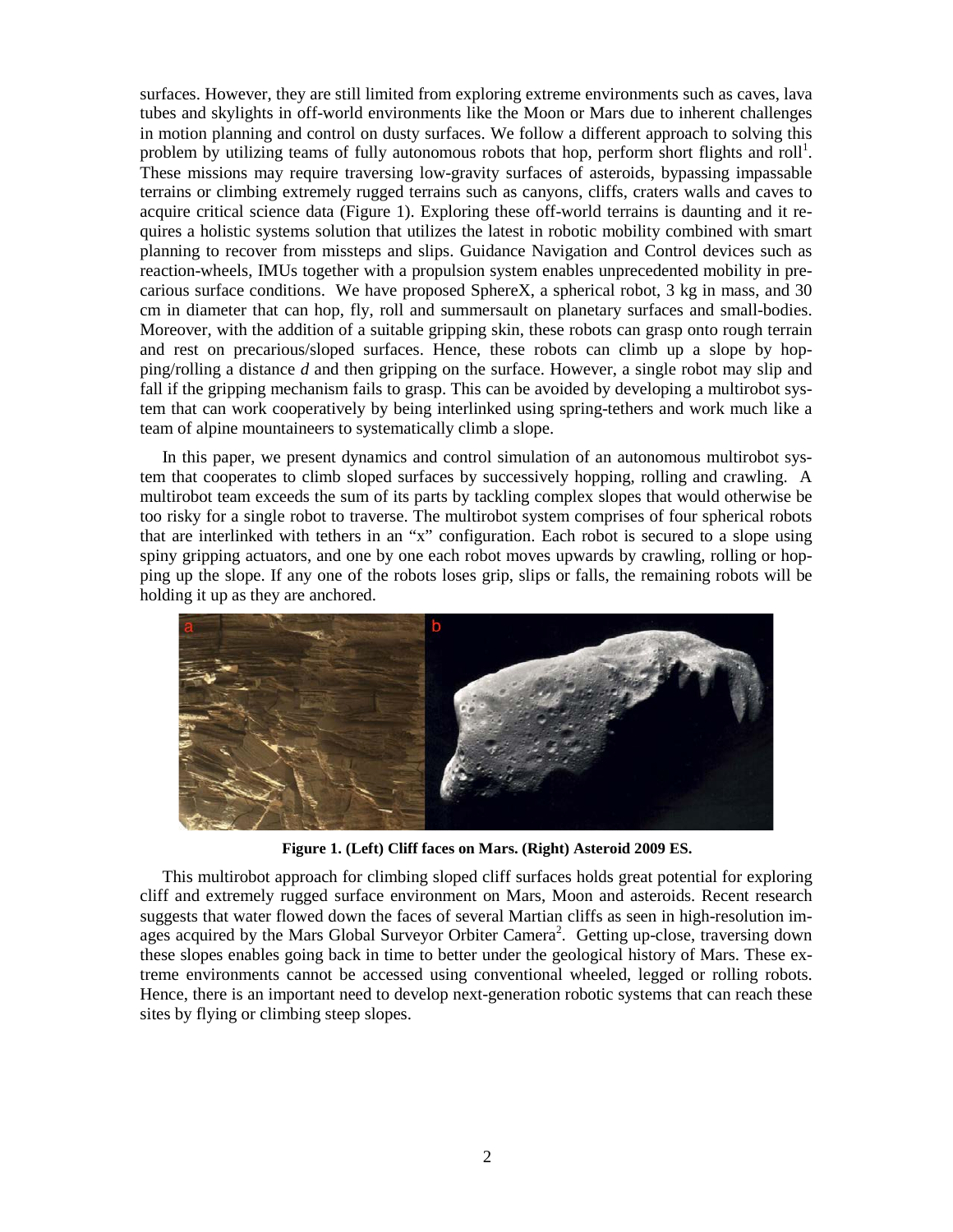Moreover, the benefits of the SphereX system can be realized on milligravity surfaces such as asteroids. There are 150,000+ asteroids, with a large number located in the asteroid belt between Mars and Jupiter<sup>23</sup>. They range in size with diameters ranging from a few meters to several hundred kilometers. On milligravity surfaces, hopping and flying is simple and uses negligible propellant. However, the gravity varies throughout the surface and too much thrust can result in a spacecraft achieving escape velocity. Using the proposed multirobot approach with robots anchored to the surface keeps the entire system secure. In the following sections, we present background and related work followed by system overview, dynamic simulations, discussions, conclusions and future work.

#### **RELATED WORK**

Climbing remains a major challenge in robotics. Much work has focused on developing tethered legged and wheeled robots. Dante II is an eight-legged walking rover that was used to explore the craters of volcanoes using a tethered rappelling mobility system<sup>3</sup>. However, it was not a fully autonomous system and required teleoperation. Another example is the All-Terrain Hex-Limbed Extra-Terrestrial Explorer (ATHLETE) rover developed by NASA JPL<sup>4</sup>. ATHLETE has six 6-DOF limbs, each attached with a 1-DOF wheel. The wheels can be used for efficiently driving over smooth terrains and it can be locked and used as feet to overcome steep obstacles or rugged terrains. Another example is the Teamed Robots for Exploration and Science on Steep Areas (TRESSA) that was used for climbing steep cliff faces with slopes varying from 50 to 90 degrees<sup>5</sup>. It is a dual-tethered system that allows lateral motion on steep slopes and successfully demonstrated semi-autonomous science investigations of cliffs. Another example is Axel developed by NASA JPL which is a two-wheeled rover tethered to its host platform for enhancing mobility on challenging terrains like steep slopes and overhangs<sup>6</sup>. It is capable of in-situ measurements and sampling on challenging terrains and successfully demonstrated accessing 90 degree vertical cliffs and collecting samples.

The Legged Excursion Mechanical Utility Rover (LEMUR IIb) developed by NASA JPL is a four-limbed robot that can free-climb vertical rock surfaces<sup>7</sup>. In addition to vertical rock surfaces, it can traverse a variety of other terrains like urban rubble piles, sandy terrain and roads using only friction at contact points. Several climbing robots employing suction cups, magnets and sticky adhesives. One such example is the Stickybot developed at Stanford that employs several design principles adapted from the gecko lizard like hierarchical compliance, directional adhesion and force control to climb smooth surfaces at very low speeds<sup>8</sup>. Another robot developed is Spinybot II that can climb a wide variety of hard, outdoor surfaces including concrete, stucco, brick and sandstone by employing arrays of microspines that catch on surface irregularities<sup>9</sup>. The Robots in Scansorial Environments (RiSE) is a new class of vertical climbing robots that can climb a variety of human-made and natural surfaces employing a combination of biologically inspired attachments, dynamic adhesion and microspines<sup>10</sup>. Another application of micro spines developed by NASA JPL has been an anchoring foot mechanism for sampling on the surface of near Earth asteroids<sup>11</sup>. The mechanism can withstand forces greater than  $100$  N on natural rock and has been proposed for use on the Asteroid Retrieval Mission (ARM).

Another technique developed at Stanford and NASA JPL uses 3-axis reaction wheels to creep over rugged surfaces no matter how steep or uneven<sup>27</sup>. The technique works well in low-gravity and small but steep slopes. It is unclear how a gyroscopic system will handle large steep surfaces; as they are bound to slip and fall after extend use/missteps. Multirobot systems have been tested for space applications including exploration; base-preparation and resource-mining<sup>18</sup>. The motivation for our multirobot system is taken from proven methods used by alpinists to climb mountains. These mountaineers use ice axes and crampons to grip on the surface and climb steep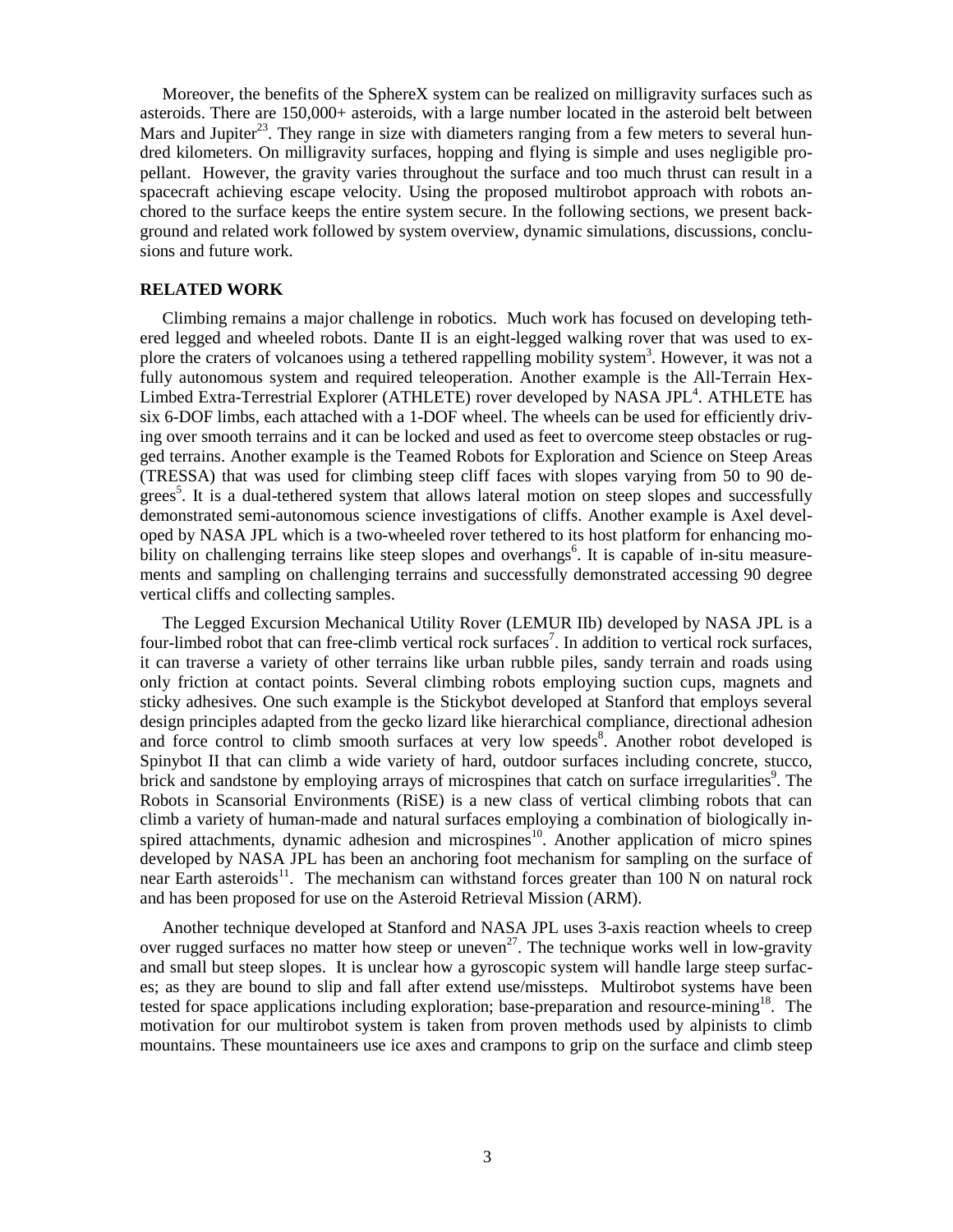mountain slops as shown in Figure 2. The use of legs and hands provide four contact points to the sloped surface. Even when each attempt to grip onto a higher location fails, the climber is still secure with his feet and one hand gripping tightly onto the slope.



**Figure 2. Mountain climbers use an ice axe and crampons to climb steep icy slopes. They use their two hands and two feet to grip onto the icy slope.**

Inspired by mountaineers, our approach utilizes a multirobot climbing and flying system that has inherent redundancies to recover from individual missteps and slips. Our proposed approach is a total systems solution to address the challenge of off-world climbing. The system utilizes multiple SphereX robots that are interlinked with spring-tethers. The multirobot system works cooperatively to fly over impassable terrain and climb off-world cliffs, canyons and caves. The system uses an array of microspines to grip on the rough surface while climbing.

# **SYSTEM OVERVIEW**

Our proposed design consists of four spherical robots interlinked together with spring tethers in an "x" configuration. Figure 3 shows the internal and external views of each spherical robot, without the micro-spine skin. The lower half of the sphere contains the power and propulsion system, with storage tanks for fuel and oxidizer connected to the main thruster. The attitude control system is at the center and contains a 3-axis reaction wheel system for maintaining roll, pitch and yaw. The main thruster enables translation along the  $+z$  axis and in combination with the attitude control system it enables the robot to move along 3-axes. Next is the Lithium Thionyl Chloride batteries with specific energy of 500 Wh/kg arranged in a circle as shown.



**Figure 3. Internal and external views of each SphereX robot.**

An alternative to batteries are PEM fuel cells. PEM fuel cells are especially compelling as techniques have been developed to achieve high specific energy, solid-state fuel storage systems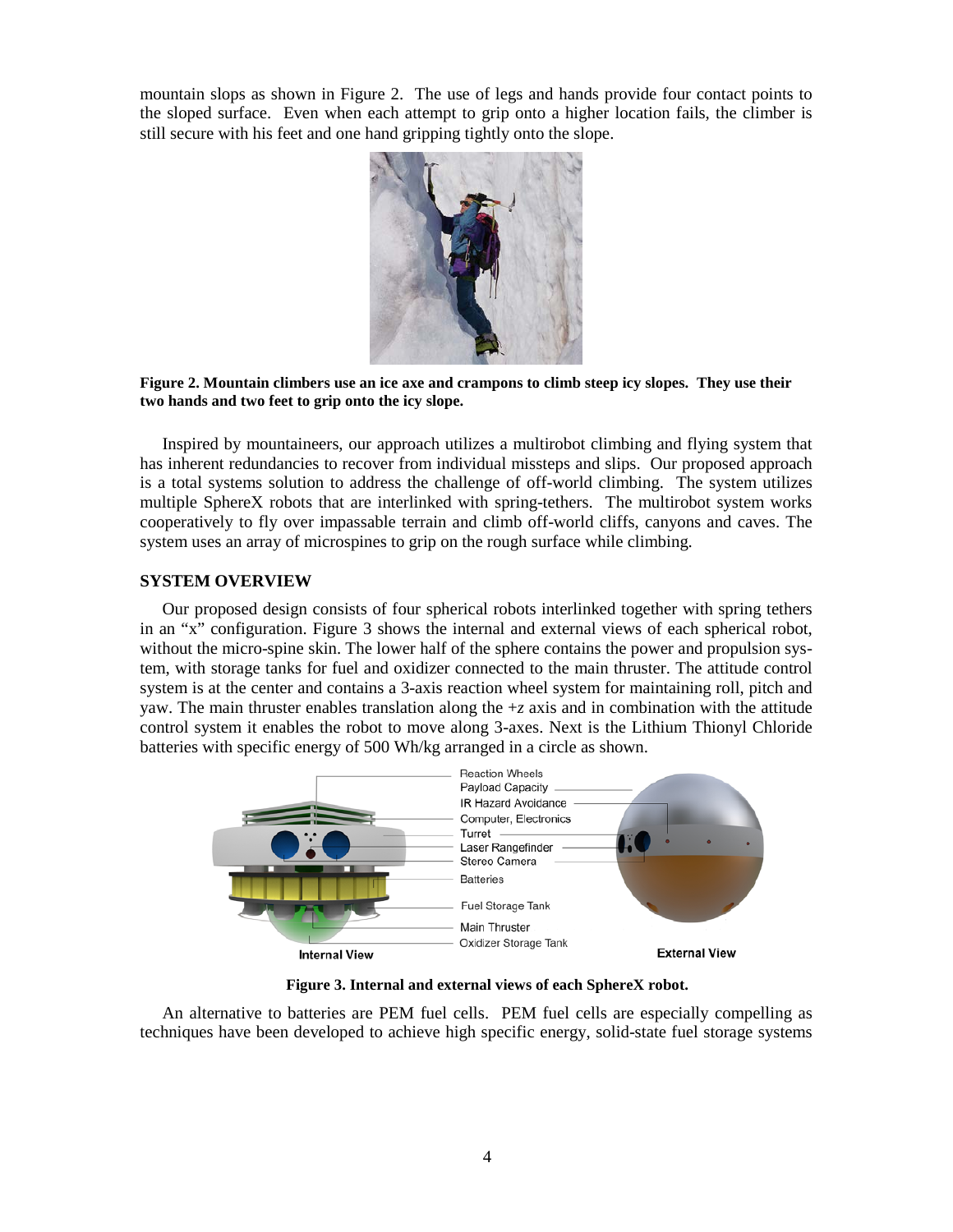that promise 2,000 Wh/kg<sup>15,16,17</sup>. However, PEM fuel cells require further development for a field system in contrast to lithium thionyl chloride that has already been demonstrated on Mars.

A pair of stereo cameras and a laser range finder rolls on a turret. This enables the robot to take panoramic pictures and scan the environment without having to move using the propulsion system. Moreover, the stereo camera and laser range finder would aid in navigation and perception. Above the turret are two computer boards, IMU and IO-expansion boards, in addition to a power board. The volume above the electronics is reserved for climbing mechanism and equipment of up to  $1 \text{ kg}^1$ .

Apart from the proposed propulsion subsystem, all other hardware components can be readily assembled using Commercial Off-the-Shelf (COTS) CubeSat components. The proposed propulsion system uses RP-1 as the fuel and  $H_2O_2$  as the oxidizer. The mass budget for a single SphereX robot is shown in Table 1.

| <b>Major Subsystem</b>           | Mass (kg) |
|----------------------------------|-----------|
| Computer, Comms, Electronics     | 0.2       |
| Power                            | 0.3       |
| Stereo Camera, Laser Rangefinder | 0.3       |
| Propulsion                       | 0.8       |
| <b>ADCS</b>                      | 0.4       |
| <b>Climbing Payload</b>          |           |
| Total                            | 3         |

**Table 1. SphereX robot mass budget**

#### **DYNAMIC SIMULATION**

We are using four SphereX robots, each of mass 3 kg. Each robot has a propulsion unit to provide the thrust required for hopping and a 3-axis reaction wheel system to change the orientation of the robot. The combination of propulsion unit and the reaction wheels will help us achieve ballistic hopping capabilities. The surface area of each robot consists of a microspine that enables the robot to grip onto rough surfaces while climbing sloped cliffs.

### **Ballistic Hops using Rocket Propulsion**

For ballistic hops, a liquid propellant rocket motor is used to provide thrust along the +*z* axis. Analysis has been done for different types of solid and liquid propellants based on their *Isp*, flight time and feasibility<sup>14</sup>. The thrust generated by a rocket motor depends on the mass flow rate, nozzle exhaust velocity and combustion chamber pressure as shown below<sup>12</sup>:

$$
F = A_{th}p \sqrt{\frac{2k^2}{k \cdot 1} \left(\frac{2}{k+1}\right)^{\frac{k+1}{k \cdot 1}}} \left[1 - \left(\frac{p_e}{p}\right)^{\frac{k+1}{k}}\right]
$$
(1)

where,  $F$  is the thrust generated,  $p$  is the combustion chamber pressure,  $A_{th}$  is the nozzle throat area,  $p_e$  is the nozzle exit pressure and  $k$  is the ratio of specific heats. With the thrust provided by the rocket motor along +*z* axis, a set of reaction wheel is used to control the orientation of the ro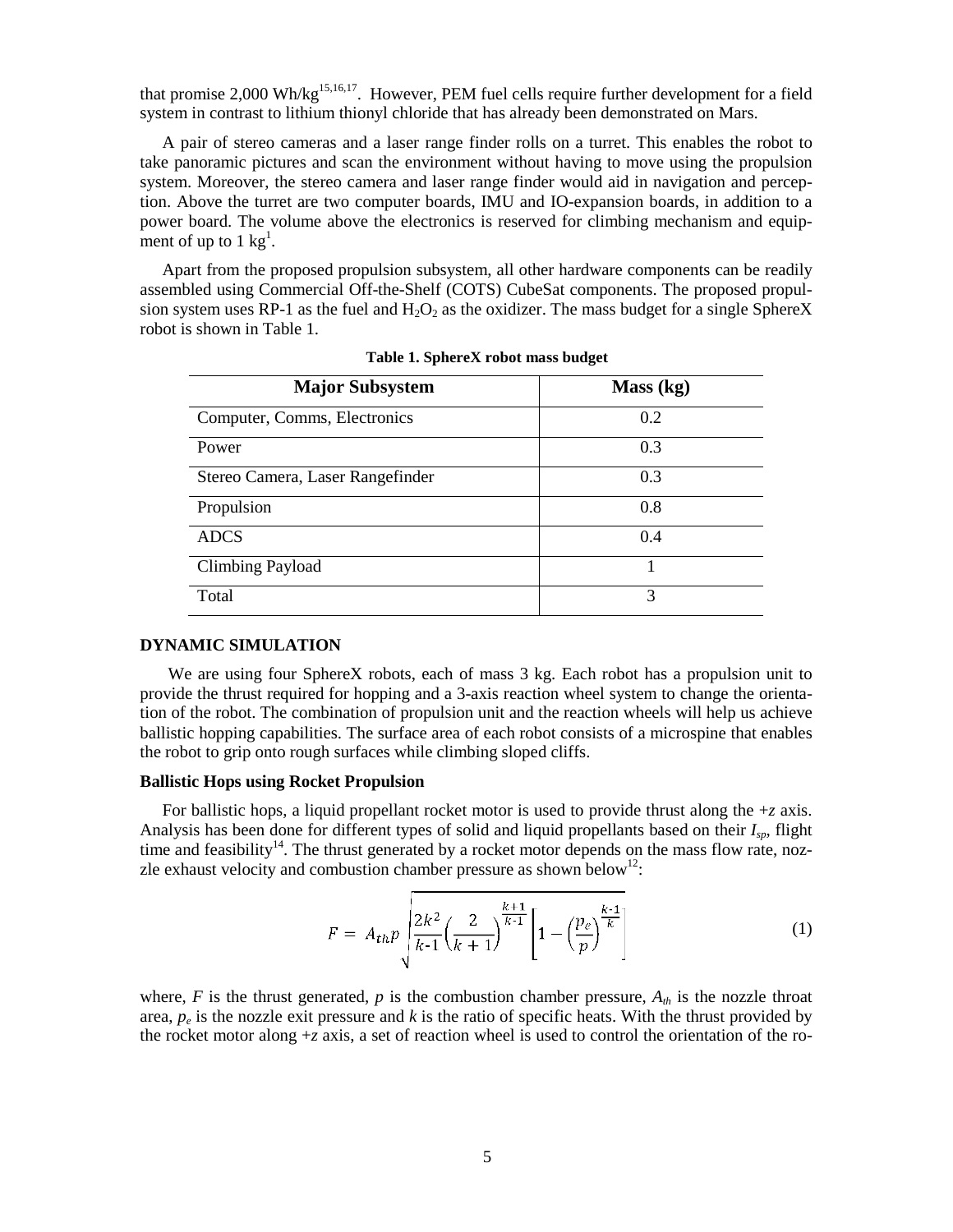bot which enables the robot to move along 3-axes. The reaction wheel system applies torque to the spherical robot about its principal axes according to the control command resulting in change in orientation and angular velocity. This is done by applying conservation of angular momentum to the robot and reaction wheel system, and can be expressed by setting the time derivative of the total angular momentum to zero shown below<sup>13</sup>:

$$
\vec{L} = J_R \cdot \vec{\omega_B} + \vec{\omega_B} \times (J_R \cdot \vec{\omega_B}) + J_{RW} \cdot \vec{\omega_{RW}} + \vec{\omega_B} \times (J_{RW} \cdot \vec{\omega_{RW}}) = 0
$$
 (2)

where, *L* is the angular momentum of the system,  $J_B$  and  $J_{RW}$  are the moment of inertia of the robot and the reaction wheels,  $\omega_B$  and  $\omega_{RW}$  are the angular velocity of the robot and reaction wheels respectively. The system has three inputs that are torques exerted by the reaction wheels. The three outputs are the desired Euler angles of the robot. The required torques can be calculated by a PD control algorithm as shown below:

$$
\tau_{rw} = -K_p(e_{des} \cdot e_{act}) \cdot K_d(\omega_{des} \cdot \omega_{act})
$$
\n(3)

where,  $\tau_{rw}$  is the torque generated by the reaction wheels,  $K_p$  and  $K_d$  are the proportional and derivative controller gains,  $e_{des}$  and  $e_{act}$  are the desired and actual Euler angles,  $\omega_{des}$  and  $\omega_{act}$  are the desired and actual angular velocity of the spherical robot respectively. Figure 4 shows the trajectory of a spherical robot for a PD control algorithm in a Martian environment with acceleration due to gravity of 3.71 m/s<sup>2</sup>. The desired Euler angles were 0.27, 0.25 and 0.07 radians and the desired angular velocities were 0 rad/s. Moreover, we have simulated the system with RP-1 as a fuel and hydrogen peroxide  $(H_2O_2)$  oxidizer and it consumes 5 grams of propellant for every hop. It is clear from the figure that for every hop, the robot can travel a distance of 0.37 m along xaxis, 0.41 m along y-axis and can attain a height of 0.28 m along z-axis (Figure 4).



**Figure 4. Trajectory of SphereX robot performing a rocket-propelled ballistic hop.**

#### **Ballistic Hops using only Reaction-Wheels**

The ballistic hopping mechanism discussed above, uses a liquid propellant rocket motor and a system of 3-axis reaction wheel. Although this mechanism can achieve controlled hopping, the system does expend significant amounts of fuel. An alternative approach to hopping utilizes orthogonal reaction wheels surrounded by external spikes<sup>19,20,21</sup> as shown in Figure 5.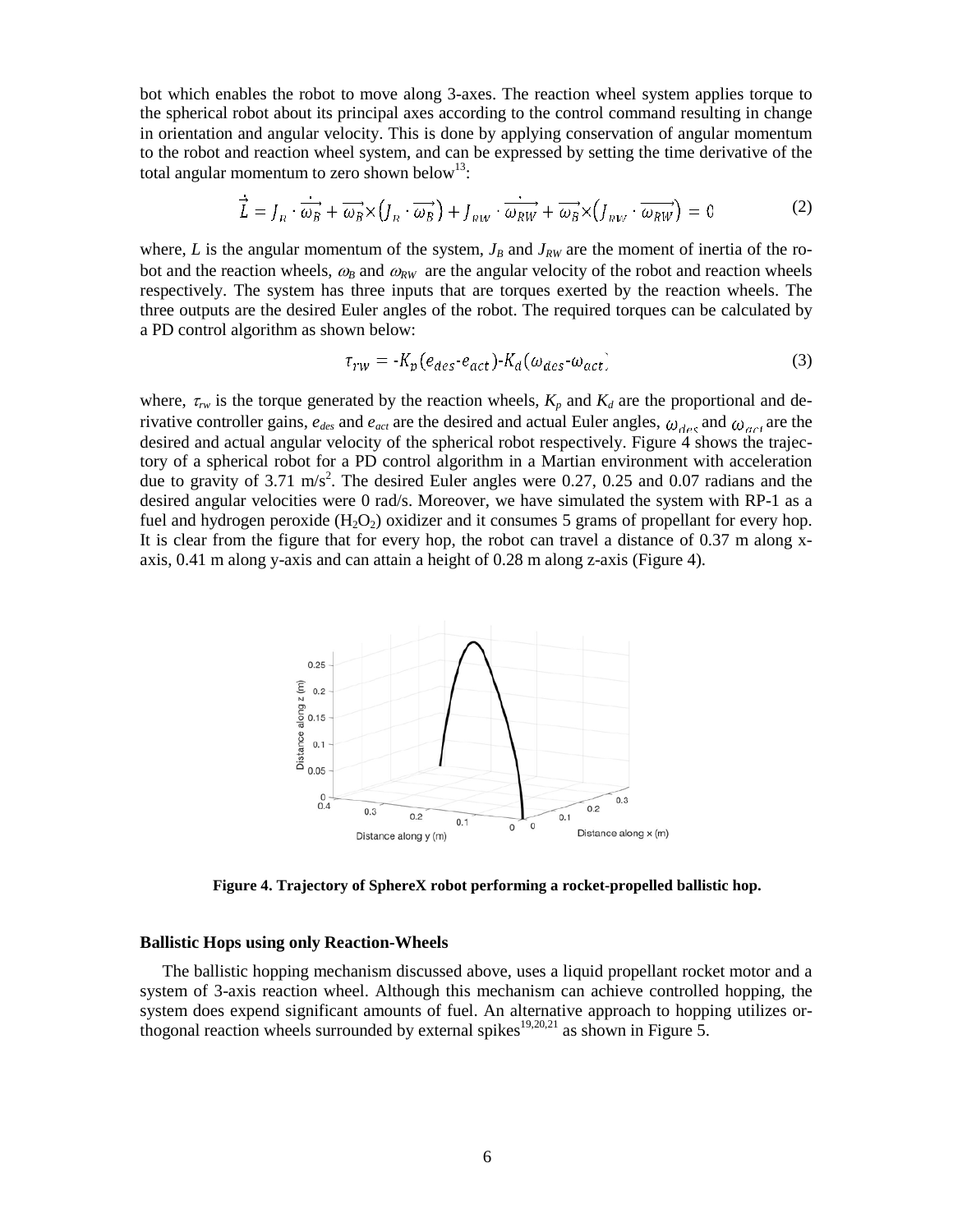

**Figure 5. Externa layout of robot using reaction wheels to perform ballistic hops.**

Using a linear combination of internal torques with the help of the three reaction wheels, the system can produce momentarily large reaction forces at the surface. The contact forces between the spikes and the surface comprises of spring-damper forces normal to the surface, and a Coulomb friction component tangential to the surface  $2^{1,22}$ . With sufficient torque applied, the system can produce momentary large reaction forces, causing the platform to leave the surface, hopping forward in a ballistic trajectory. The approach consists of a hybrid control algorithm, where the reaction wheels are slowly accelerated to a desired angular velocity, and the impulsively braked to generate the torque needed to produce hopping<sup>20</sup>. With this control strategy, the desired angular velocity  $\omega$  and braking torque  $\tau$  can be regarded as the two control variables and they are a function of lateral distance to be covered *d* and acceleration due to gravity *g*.

Figure 6 shows the desired angular velocity and braking torque required to hop a lateral distance of 1 m as a function of *g*. For our analysis, we have considered the mass of each reaction wheel as 0.35 kg, radius of each reaction as 3.5 cm, length of each spike from the center of the robot as 25 cm. For surfaces like Phobos with acceleration due to gravity 0.006 m/s<sup>2</sup>, the desired angular velocity of the reaction wheel is  $314 \text{ rad/s}$  ( $\sim$ 3,000 rpm) and the desired braking torque is 0.063 Nm. However, for Mars, it is 7,952 rad/s (~75,940 rpm) and 38.8 Nm respectively which is extremely high and not practical.



#### **Figure 6. Angular Velocity (left) and braking torque (right) to hop a lateral distance of 1 m as a function of** *g***.**

Figure 7 shows the lateral hopping distance, *d* as a function of input torque, *t* and reaction wheel speed *w* on a surface with acceleration due to gravity 0.006 m/s<sup>2</sup>. It shows that a SphereX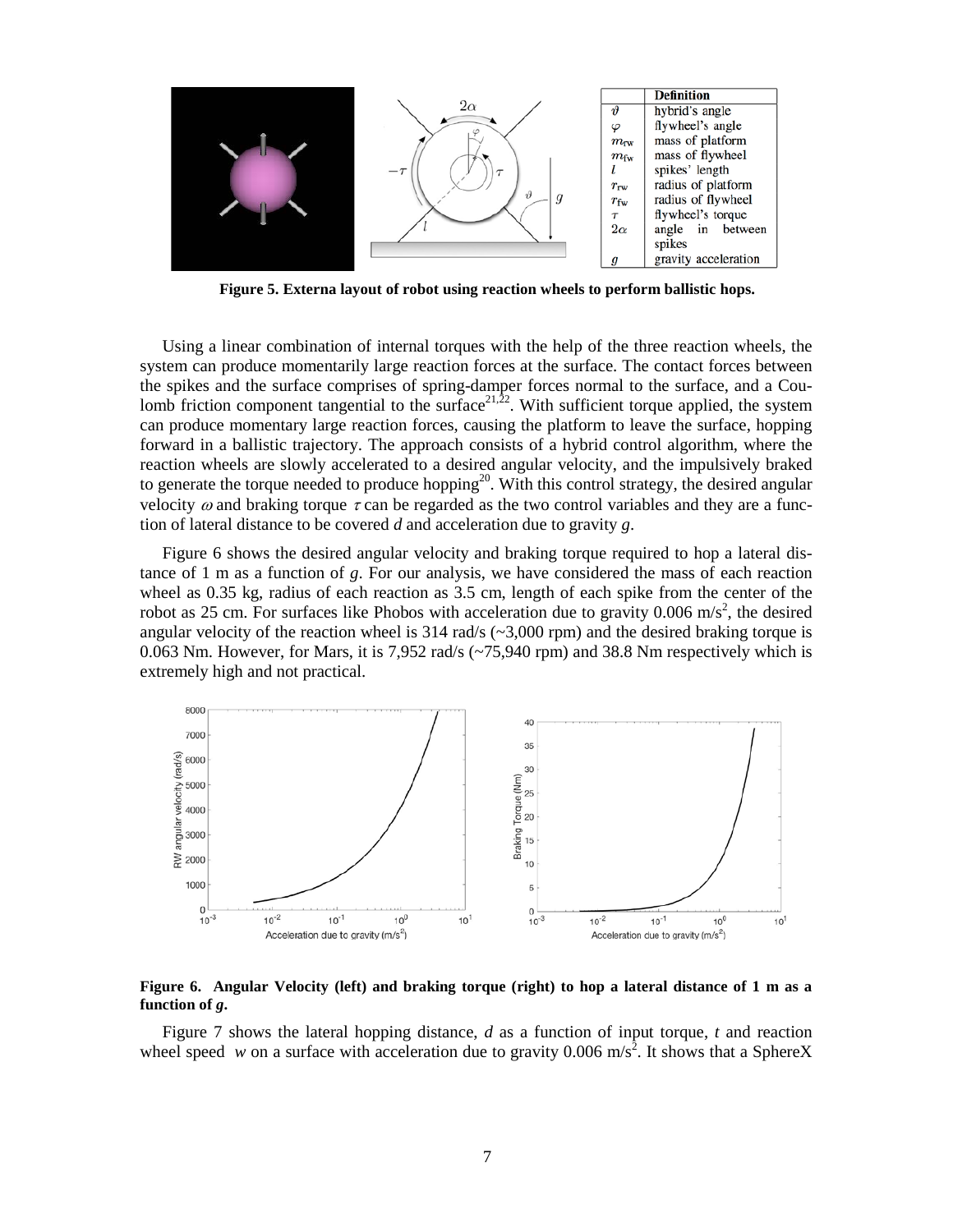robot can hop up to a distance of 4 m with an input torque of 0.33 Nm and reaction wheel speed of 6,000 rpm. This makes reaction-wheel based ballistic hops practical for milligravity environments.



**Figure 7. Later hopping distance as a function of reaction wheel input torque and reaction wheel**  speed surface with acceleration due to gravity  $0.006 \text{ m/s}^2$  (Phobos).

### **Gripping Mechanism**

The gripping mechanism consists of microspines. Each microspine toe consists of a steel hook embedded in front of a rigid frame with elastic flexures acting as a suspension system (Figure 8)<sup>11</sup>. For a spine of tip radius  $r_s$ , it will engage to asperities of average radius  $r_a$  such that  $r_a \ge$ *rs*.



Figure 8: Microspine toe securely gripping and hanging from a rocky surface<sup>11</sup>.

Engagement of the spine to asperities depend on the angle  $\theta$  of the normal vector to the traced surface and is possible only if it is larger than some critical angle  $\theta_{min}$ . The angle  $\theta_{min}$  depends on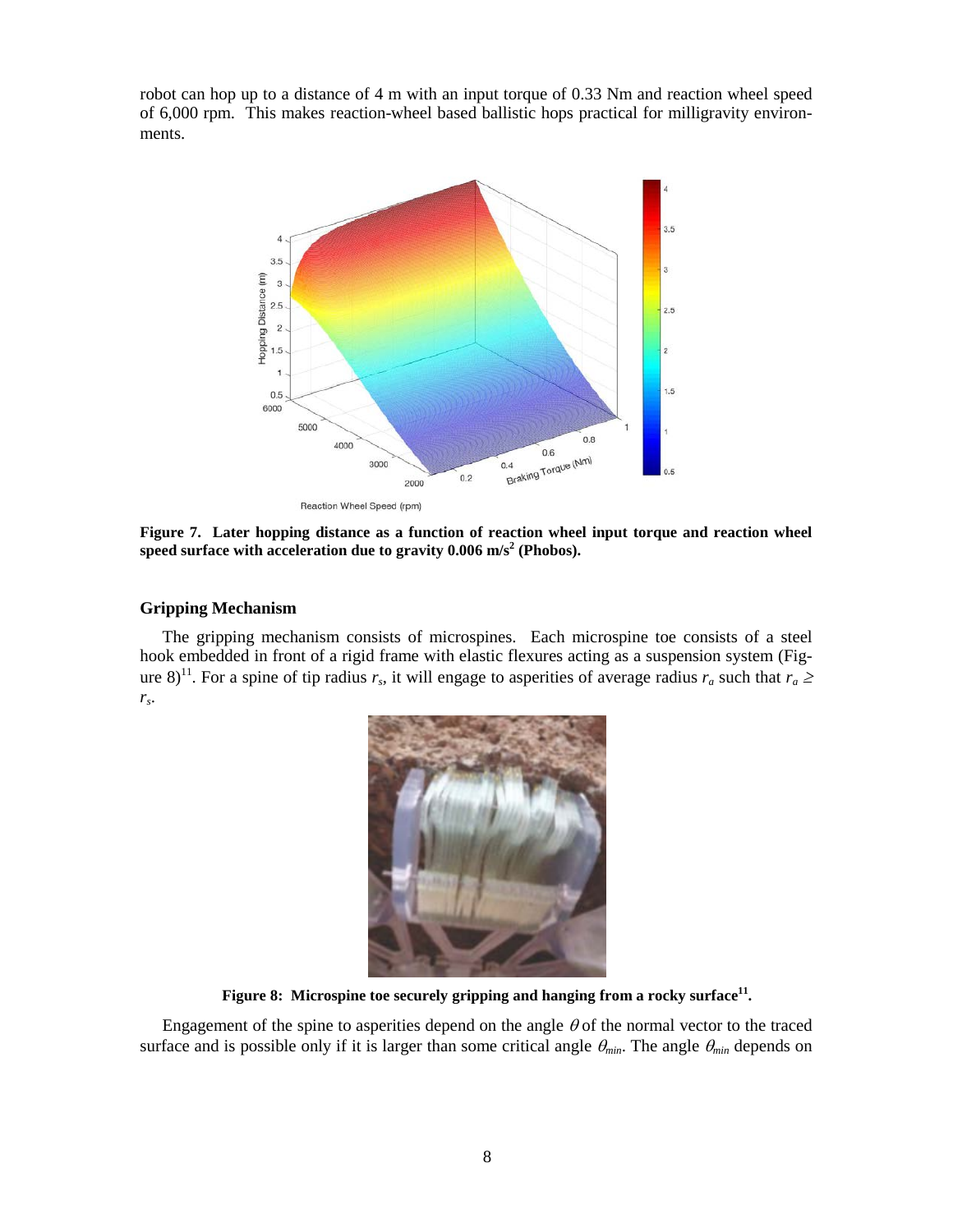the angle at which the spines are loaded,  $\theta_{load}$ , and coefficient of friction,  $\mu$ , between the steel hook and the rocky surface as shown below<sup>9</sup>:

$$
\theta_{min} = \theta_{load} + \cot^{-1} \mu \tag{4}
$$

Hence, smaller spines with smaller tip radius  $r_s$  are more effective at engaging to asperities on smooth surfaces. However, smaller spines also carry smaller loads. Moreover, the maximum load of the spine/asperity contact increases as  $r_s^2$ , while the expected number of asperities per unit area decreases as  $1/r_s^2$ . Thus, as we decrease the tip radius of the hook, it can engage to smoother asperities but the load carrying capacity decreases<sup>9</sup>. The elastic flexures act as a suspension system and allow each hook to move relative to its neighbors. When the array of microspines are dragged along a surface each toe is stretched and dragged to find a suitable asperity to grasp and share the overall load uniformly. This system of microspines can attach to both convex and concave asperities as shown in climbing robots like  $RISE^{10}$  and Spinybot<sup>9</sup>. The maximum load that a spine can sustain is a function of the tensile stress of the hook and square of the radii of curvature of the spine tip and asperity as shown is below<sup>9</sup>.

$$
f_{max} = \left[ \left( \pi \sigma_{max} / (1 - 2\mu) \right)^3 (1/2E^2) \right] R^2
$$
 (5)

where, 
$$
\frac{1}{R} = \frac{1}{r_s} + \frac{1}{r_s}
$$
 (6)

where,  $\sigma_{max}$  is the tensile stress and *E* is the modulus of elasticity of the material.

# **Cliff Climbing Multirobot System**

For climbing sloped surfaces, each spherical robot is equipped with an array of microspines. The robot hops using the propulsion system and reaction wheels and then grips on the rough surface using the array of microspines. However, climbing sloped or vertical cliffs for a single robot is a risky matter. A single robot may slip and fall if the gripping mechanism fails to grasp into the rough surface. However, a multirobot system can work cooperatively by being interlinked using spring-tethers and work much like a mountaineer to systematically climb a slope. We have considered a system of four spherical robots that are interlinked with four spring-tethers in an "x" configuration which work cooperatively to climb a slopped rough surface as shown in Figure 9.



**Figure 9. Cliff climbing multirobot system.**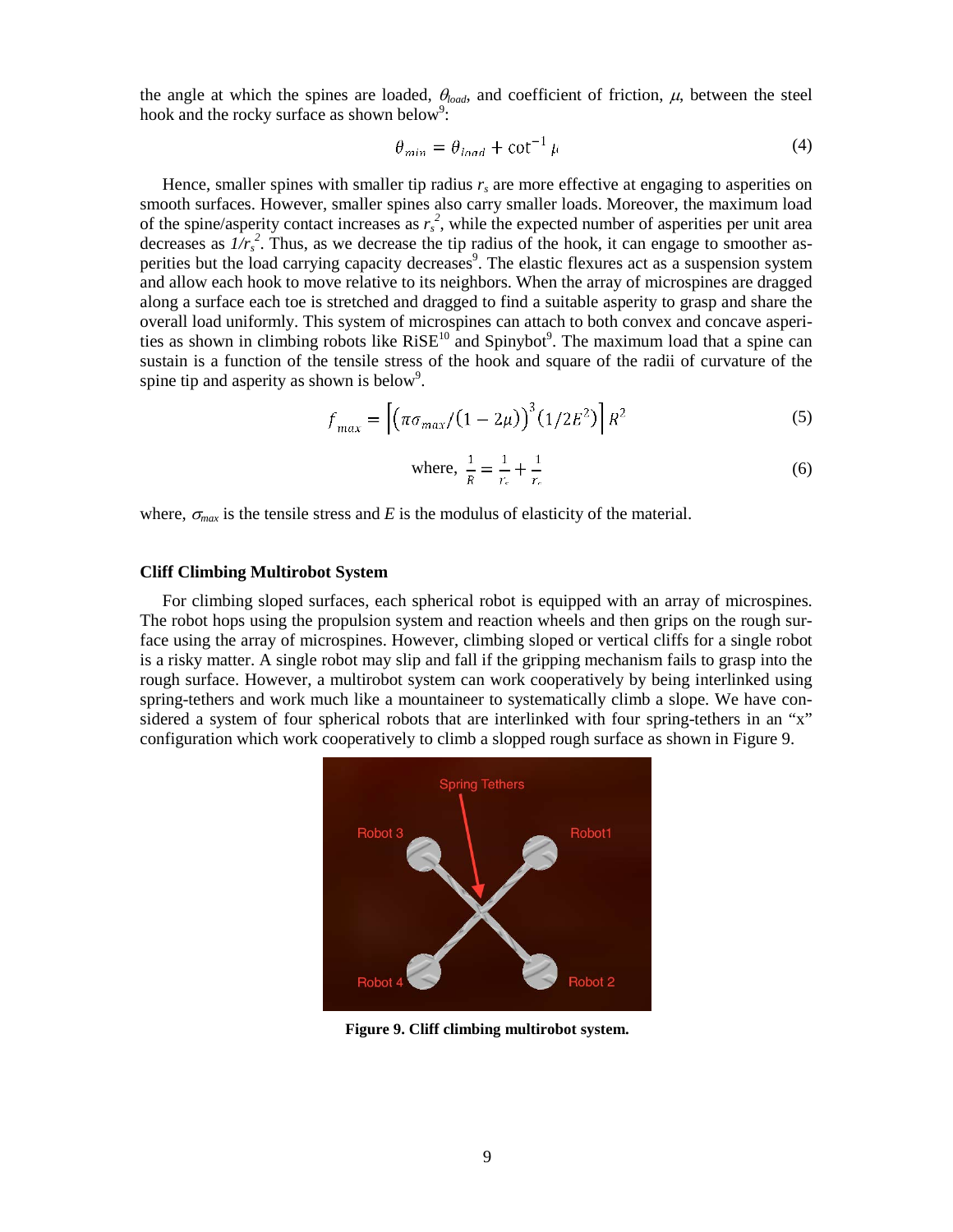The connections between the robots and tether are made with ball and socket joints. The spring tether introduces one translational degree of freedom in the system which allows each robot to translate with respect to the other robots. The ball-socket joint introduces three rotational degrees of freedom in the robot-tether connection and the tether-tether connection, which allows each robot to hop with respect to the other robots resulting in 3-dimensional movement of the whole system. Figure 10 shows a Matlab 3D VRML dynamics simulation of a team of 4 robots climbing a slopped surface. In Figure 10.1 all robots are gripping onto the slope surface. Robot 1 disengages its grip and hops a distance *d* forward and then grips again on the surface. When robot 1 hops, the other three robots are still gripped to the surface, hence if robot 1 loses grip, slips or falls, the remaining robots will be holding it up as they are anchored. Robot 1 continues to hop until it is able grip onto the surface at a distance *d* from its initial position. Similarly, in Figure 10.3-10.5 robot 2, 3 and 4 hops and grips on the surface as shown until each robot is displaced by a distance *d*. Figure 10.5 shows the final configuration of the robot system after it had climbed a distance *d* up the slope.

The surface of each SphereX robot consists of hundreds of microspines. For the robot to climb a wide variety of rough surfaces, it has a combination of large spines as well as smaller spines spread uniformly. Each spine has a shaft diameter of 200-300  $\mu$ m and a tip radius of 12-25  $\mu$ m. The maximum load that each spine can sustain per asperity is 1-2 N. Each robot has a mass of 3 kg and each tether has a mass of 0.15 kg, making the mass of the whole system approximately 12.6 kg. On Mars, with a  $g$  of 3.7 m/s<sup>2</sup>, the spines need to sustain a load of 47 N. With each spine/asperity contact capable of sustaining 1-2 N load, a minimum of 28 spines should be engaged. With each robot rolling or hopping at a time, the other three robots must share the total load, hence a minimum of 10 spines need be engaged for each robot.



**Figure 10. Sequence of robot movement to climb a steep slope. Each robots hops up the slope, individually and in sequence and grips to the surface. The robots are all attached using spring tether.**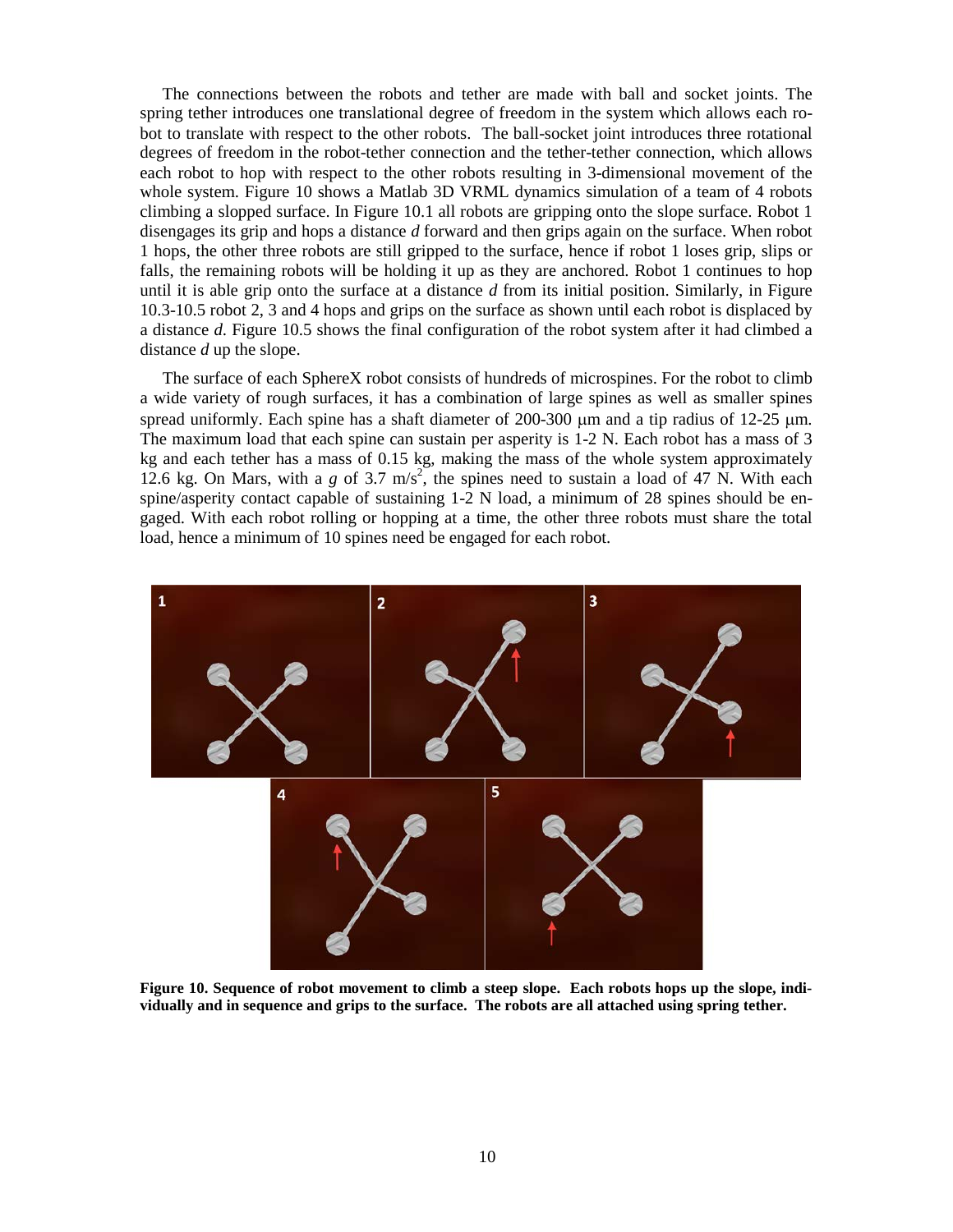Figure 11 shows how the position of each robot and the "instantaneous center" of the whole system changes with time. The initial position of robot 4 is at the origin (0,0,0) and that of robot 1, robot 2 and robot 3 are  $(1,1,0)$ ,  $(1,0,0)$  and  $(0,1,0)$  (m) respectively. It is clear that each robot hops one at a time resulting in the change in position of the instantaneous center. Figure 12 shows the change in  $x$ ,  $y$  and  $z$  coordinates of the "instantaneous center" of the system as its climbing. After four successive hops total, one by each robot, the instantaneous center moves a distance of 0.75 m along *y*-axis in 10 seconds.



**Figure 11. Change in position of each robot and the instantaneous center during a climb.** 



**Figure 12. Change in x, y and z coordinate of the instantaneous center during a climb.**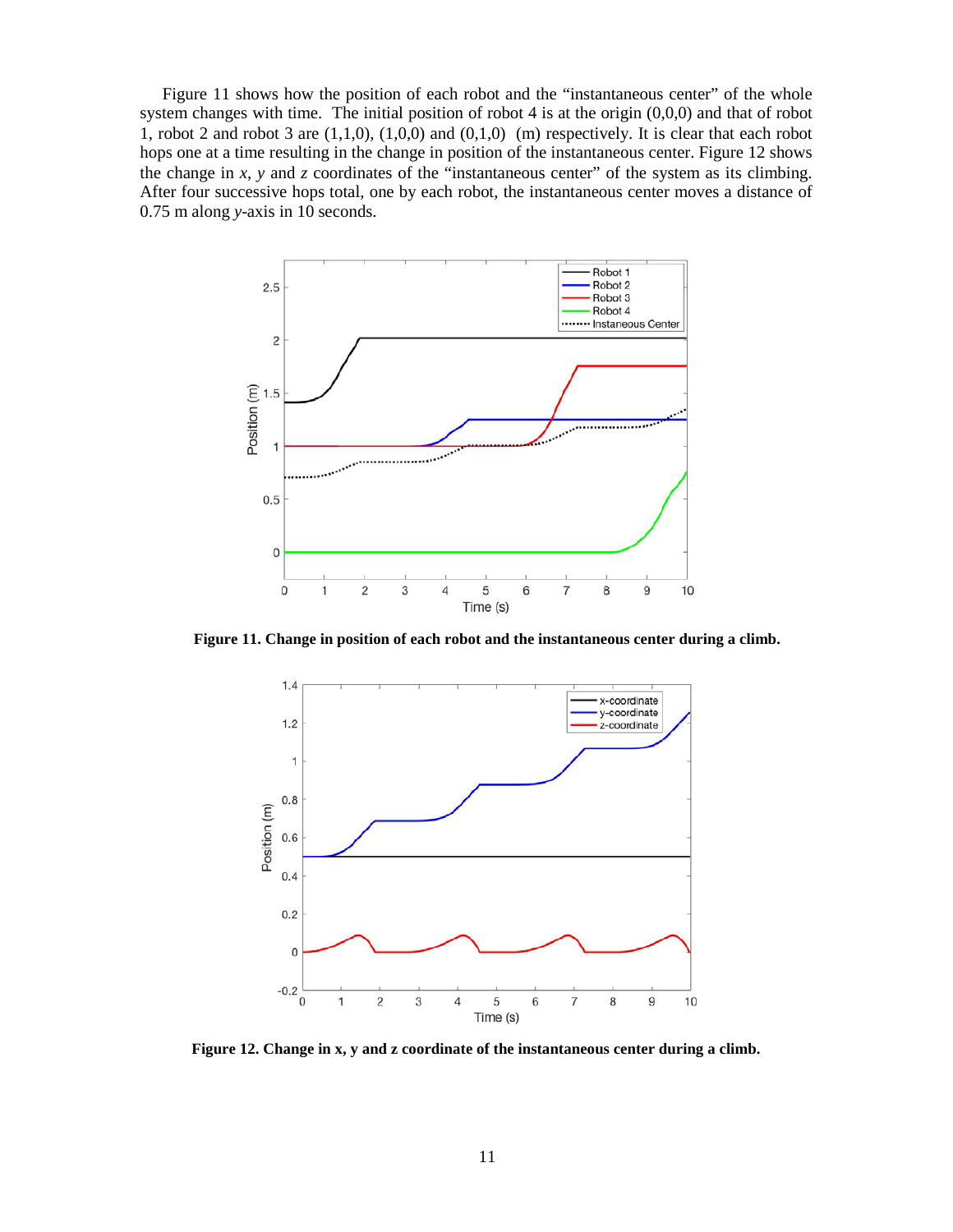Figure 13 shows the y-coordinates of each robot and the "instantaneous center" when robot 1 fails to grip on the surface after hopping. All the robots successfully grip onto the surface after the first hop. Then, robot 1 fails to grip after its second hop and slips down. However, the remaining robots hold it up as they are anchored. Robot 1 then hops again to attain the desired height and grips on the surface on its next attempt. Failure of any robot to grip on a surface leads to more consumption of fuel and time to climb a certain height.



**Figure 13. Y-coordinate of each robot and the instantaneous center when robot 1 fails to grip on the surface.**

#### **DISCUSSION**

The proposed cooperative cliff climbing technique using four spherical robots interlinked with tethers in an "x" configuration is suitable for exploring cliff faces on Mars, the Moon, surfaces of asteroids and other planetary bodies. With an array of microspines attached to each robot, the multirobot system can grip to any rough surface and then climb or crawl without the risk of falling from a cliff or flying off an asteroid. Moreover, each robot has hopping/flying capability with the help of the propulsion and the ADCS system. Climbing enables persistent access of the sloped surface. This multirobot system has unique advantage over other wheeled or legged climbing robot systems.

This multirobot system can have higher climbing speed compared to other wheeled or legged systems due to the use of a propulsion system. Each robot can hop a distance of 0.75 m in 2 seconds on Mars with an expenditure of 5 grams of  $RP1-H<sub>2</sub>O<sub>2</sub>$  propellant. Alternative methods to hop include use of a mechanical hopping mechanism and use of reaction-wheels applied with a braking torque. With four robots interlinked the system must perform four successive hops to climb a particular distance. Assuming each robot can grip onto the surface on its first attempt, the whole system can climb a distance of 0.75 m in approximately 10 seconds. In milligravity surfaces like asteroids, the climbing/crawling speed will be even more efficient. The robots can use the reaction wheels alone to hop on an asteroid. In addition, the robots could simply fly to a location and land onto to the side of the cliff before performing climbing a few meters to reach a desired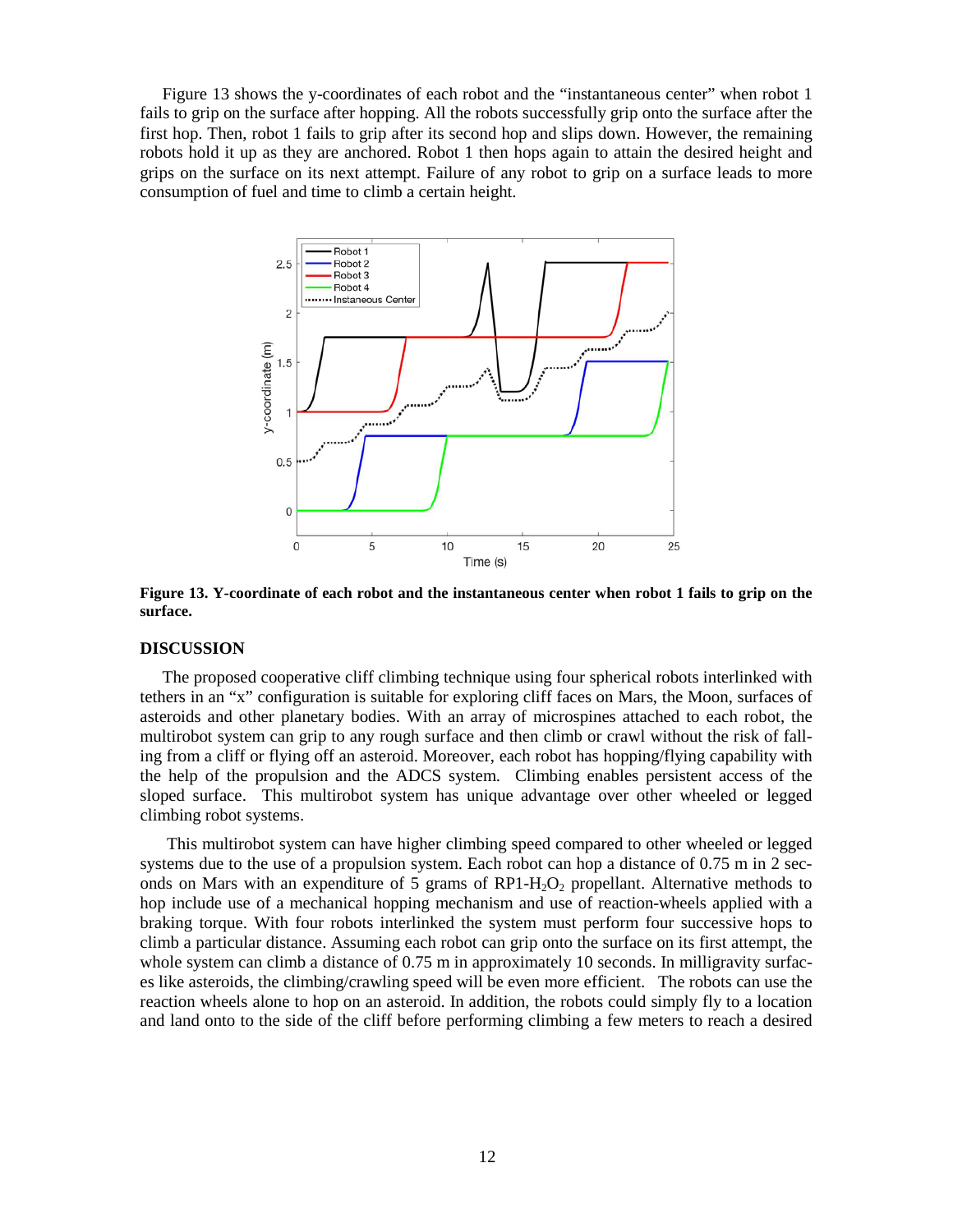science target. The system of stereo cameras and laser rangefinder enables the robots to accurately navigate the surface and find the best possible path to climb avoiding obstacles.

#### **CONCLUSION**

In this paper we have introduced a multirobot system for cooperative cliff climbing and steeped surface exploration. This multirobot system is suitable for climbing cliff faces on the Moon, Mars and other low-gravity bodies. We have devised a system that can withstand individual missteps, slips or falls by a robot during the climbing process. A combination of flying, hopping and climbing enables the proposed system to access hard to reach sites. However, the system does expend significant quantities of fuel when using propulsion. Alternative approaches to hopping include use of reaction wheels applied with braking-torque. This approach enables hopping without use of propellant however it is only feasible for low-gravity environments such as surface of asteroids and small-bodies. The dynamics and control simulations for a single hopping robot with propulsion and ADCS system were presented. Finally, the cliff climbing mechanism was simulated using four robots and four spring tethers. The paper presents insight on the feasibility and the advantages/disadvantages of this multirobot system for exploring steeped planetary surfaces, asteroids and small-bodies.

#### **REFERENCES**

- 1. J. Thangavelautham, M. S. Robinson, A. Taits, T. J. McKinney, S. Amidan, A.Polak, "Flying, hopping Pit-Bots for cave and lava tube exploration on the Moon and Mars" *2nd International Workshop on Instrumentation for Planetary Missions*, NASA Goddard, Greenbelt, Maryland, 2014.
- 2. M. C. Malin, K. S. Edgett, "Evidence for recent groundwater seepage and surface runoff on Mars" *Science*, June 2000.
- 3. J. E. Bares, D. S. Wettergreen, "Dante II: Technical descriptions, results, and lessons learned" *The International Journal of Robotics Research*, July 1999.
- 4. M. Heverly, J. Matthews, M. Frost, C. McQuin, "Development of the Tri-ATHLETE Lunar vehicle prototype" *40th Aerospace Mechanisms Symposium*, NASA Kennedy Space Center, May 2010.
- 5. T. Huntsberger, A. Stroupe, H. Aghazarian, M. Garrett, P. Younse, M. Powell, "TRESSA: Teamed Robots for Exploration and Science on Steep Areas" *Journal of Field Robotics*, 2007.
- 6. I. A. D. Nesnas, P. Abad-Manterola, J. Edlund, J. Burdick, "Axel Mobility Platform for Steep Terrain Excursion and Sampling on Planetary Surfaces" *IEEE Aerospace Conference*, March 2007.
- 7. T. Bretl, S. Rock, J. C. Latombe, B. Kennedy, H. Aghazarian, "Free-Climbing with a Multi-Use Robot," *Experimental Robotics IX*. Springer Tracts in Advanced Robotics, vol. 21. Springer, Berlin, Heidelberg.
- 8. S. Kim, M. Spenko, S. Trujillo, B. Heyneman, D. Santos, M. R. Cutkosky, "Smooth Vertical Surface Climbing with Directional Adhesion" *IEEE Transactions on Robotics*, vol. 24, no. 1, February 2008.
- 9. A. T.Asbeck, S. Kim, M. R. Ctkosky, W. R. Provancher, M. Lanzetta, "Scaling hard vertical surfaces with compliant microspine arrays" *The International Journal of Robotics Research*, vol. 25, no. 12, 2006.
- 10. A. Saunders, D. I. Goldman, R. J. Full, M. Buehler, "The RiSE Climbing Robot: Body and Leg Design" *Unmanned Systems Technology VIII*, vol. 6230, 2006.
- 11. A. Parness, "Anchoring Foot Mechanisms for Sampling and Mobility in Microgravity" *IEEE International Conference on Robotics and Automation*, May 2011.
- 12. J. W. Cornelisse, H. F. R. Schoyer, K. F. Wakker, "The Chemical Rocket Motor" *Rocket Propulsion and Spaceflight Dynamics*, pp. 86-95, 1979.
- 13. J. T. Hwang, D. Y. Lee, J. W. Cutler, J. R. R. A. Martins, "Large-Scale Multidisciplinary Optimization of a Small Satellite's Design and Operation" *Journal of Spacecrafts and Rockets*, 2014.
- 14. H. Kalita, R. T. Nallapu, A. Warren, J. Thangavelautham, "GNC of the SphereX robot for extreme environment exploration on Mars" *40th Annual AAS Guidance, Navigation and Control Conference*, 2017.